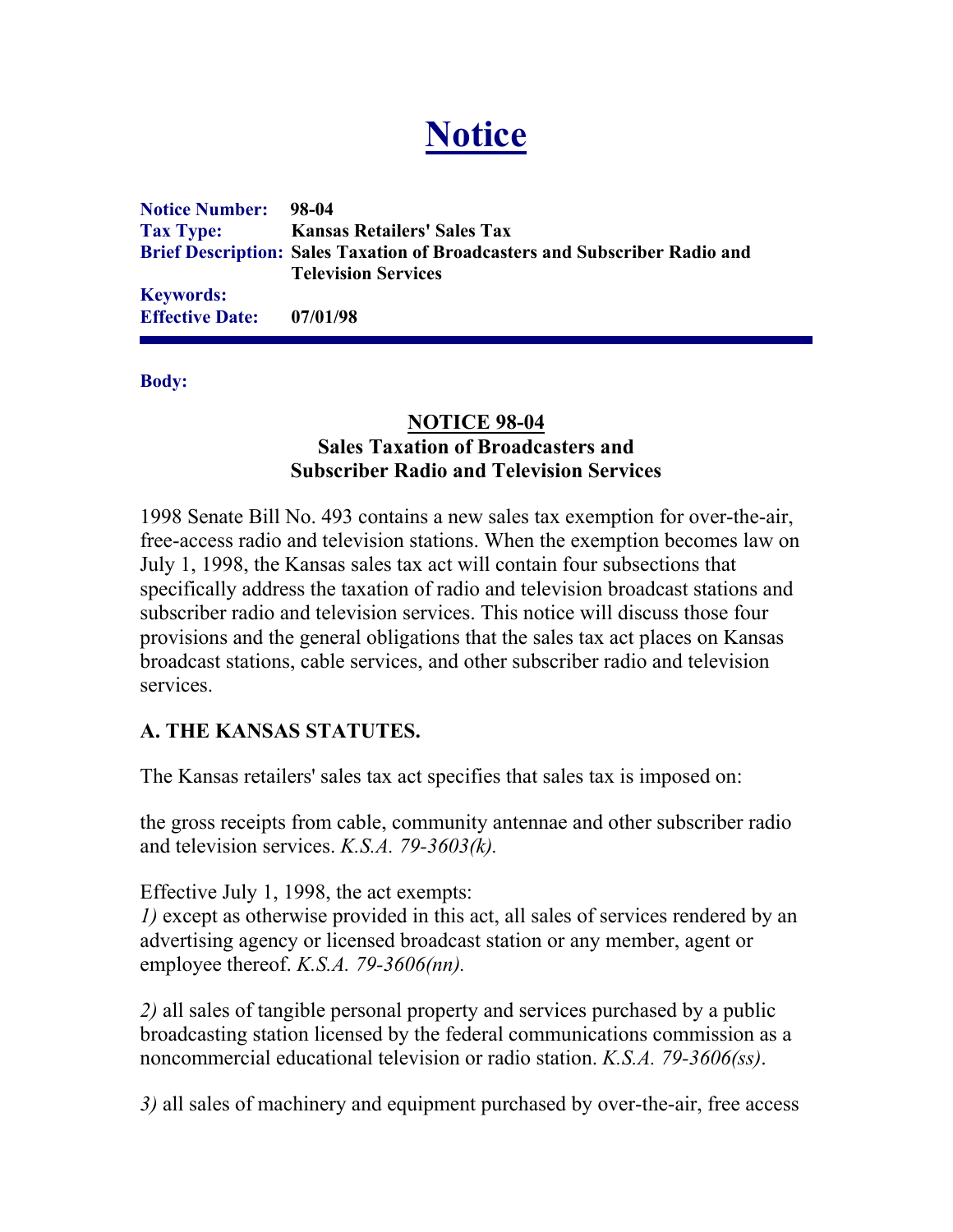radio or television station which is used directly and primarily for the purpose of producing a broadcast signal or is such that the failure of the machinery or equipment to operate would cause broadcasting to cease. For purposes of this subsection, machinery and equipment shall include, but not be limited to, that required by rules and regulations of the federal communications commission, and all sales of electricity which are essential or necessary for the purpose of producing a broadcast signal or is such that the failure of the electricity would cause broadcasting to cease. *K.S.A. 79-3606(zz)(new enactment).*

## **B. SUBSCRIBER RADIO AND TELEVISION SERVICES.**

1. "Subscriber radio and television service" means any business that, for a fee, regularly amplifies and transmits by wire, coaxial cable, light wave, radio wave, or microwave, simultaneously to multiple subscribers, programs broadcast by television or radio stations or originated by themselves or other parties. These services include digital satellite radio and television services. A subscriber radio and television service does not include a master antenna system that serves one residential, commercial, or government building, or a complex of buildings under common ownership, if that service does not provide any broadcast signals other than those that may be viewed in that facility.

2. Subscriber radio and television services are consumers of equipment, materials and supplies used to conduct their business and shall pay sales or use tax on purchases of this tangible personal property. This includes tuners and any other equipment that is placed in the home or business of the subscriber. *In re Tax Appeal of AT & T Technologies*, 242 Kan. 554, 749 P.2d 1033 (1988); *Southwestern Bell Tel. Co. v. State Commissioner of Revenue & Taxation*, 168 Kan. 227, 212 P.2d 363 (1949).

3. Electricity purchased by a subscriber radio and television service for use in its amplification process and in sending its signals over its lines or producing its broadcast signal is exempt from sales tax as consumed in production of a taxable service.

4. Hotel purchases of subscriber radio and television service are generally subject to sales tax. However, a hotel may claim exemption for purchases of special programming when charges for such programming are re-billed to hotel patrons as a separate line item charge that is subject to sales tax. *K.A.R. 92-19- 24.* 

5. Subscriber radio and television services are required to charge and collect state and local sales tax on the total amount they receive from the sale of their services. This means that the tax base, which is the sum that is multiplied by the state and local tax rates to arrive at the amount of tax due, shall include all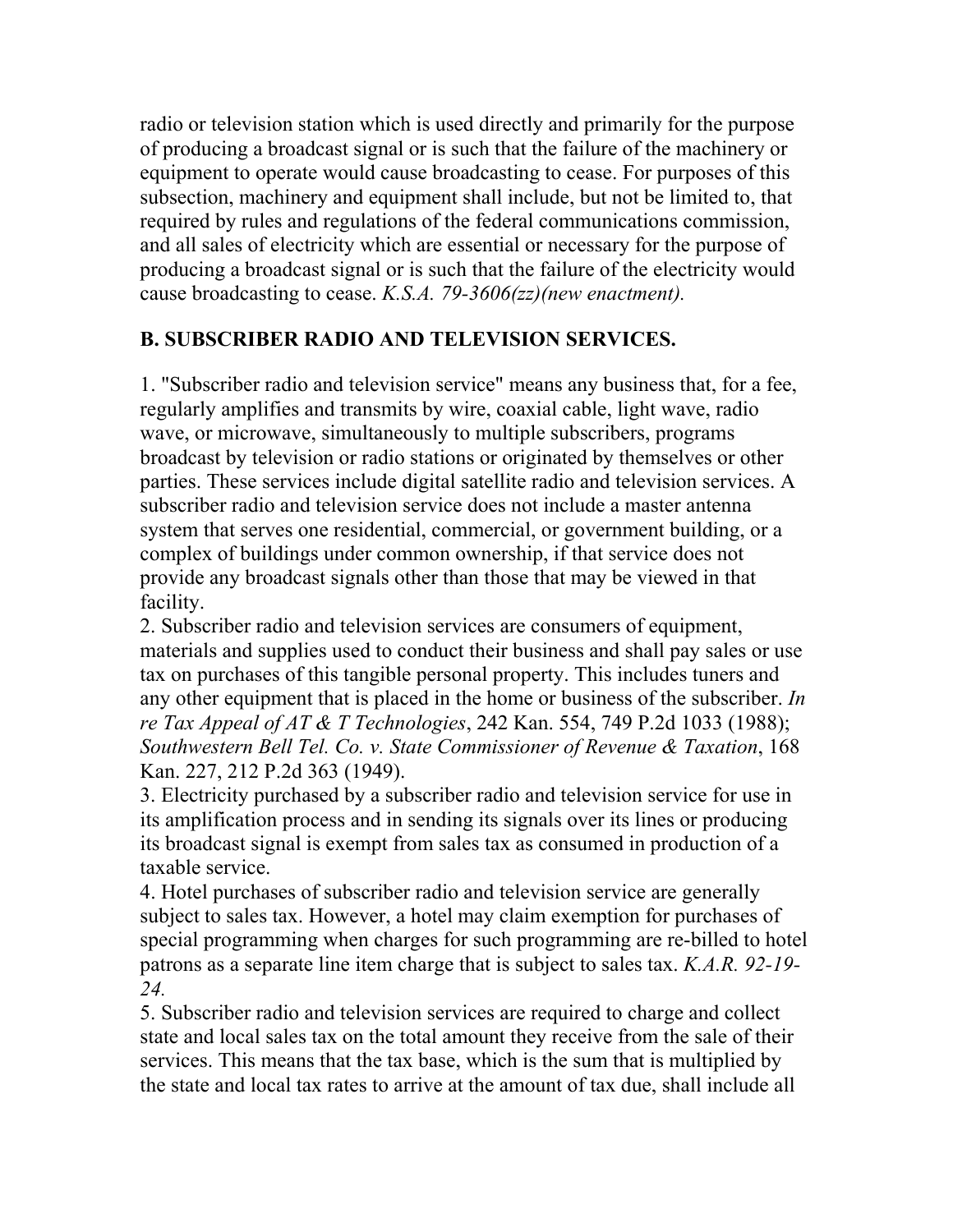franchise fees that the subscriber service is obligated to pay, even when the franchise fee is stated as a separate line item on a customer billings. *In re Atchison Cablevision*, 262 Kan. 231, 936 P.2d 721 (1997).

6. Federal law prohibits local governments from imposing sales tax on sales of digital satellite television services to the end user. *Telecommunications Act of 1996*, P.L. 104-104, Title VI, Sec. 602; 47 USCA Sec. 152n (1998 Supp.). Businesses that provide digital satellite television transmissions to homes and businesses shall collect Kansas state sales tax, but not local sales tax, on the services they provide.

# **C. NONCOMMERCIAL EDUCATIONAL TELEVISION AND RADIO STATIONS--- PUBLIC BROADCASTING STATIONS.**

1. Kansas sales tax law exempts all sales of tangible personal property and services to a public broadcasting station that is licensed by the federal communications commission as a noncommercial educational television or radio station. To claim this exemption, public broadcasting stations must provide their vendors with completed exemption certificates, as discussed in K.A.R. 92-19-25b.

2. Public broadcasting stations may claim exemption when purchasing items that will be given away as part of their fund raising activities. When a merchant removes an item from their resale inventory and donates it to a station for use in the station's fund raising activities, the merchant shall accrue sales tax on the cost that he or she paid on the item that is removed from inventory.

# **D. OVER-THE-AIR, FREE ACCESS RADIO AND TELEVISION STATIONS.**

1. The 1998 Kansas legislature enacted a sales tax exemption for certain purchases by over-the-air, free-access radio and television broadcasters. The new exemption is limited to machinery and equipment that is directly and primarily used to produce a broadcast signal or whose failure would cause broadcasting to cease. As used hereafter, "equipment" will mean both machinery and equipment.

2. The Federal Communications Act defines "broadcasting" to mean: "the dissemination of radio communication intended to be received by the public." *47 U.S.C.A. Sec. 153(6) (1998 Supp.).* The Act defines "radio communication" to include the transmission of "writing, signs, signals, pictures, and sounds of all kinds." *47 U.S.C.A. Sec. 153(33) (1998 Supp.).* Similarly, *Webster's* defines "signal" as "the sound or image conveyed in . . . radio . . . or television." Accordingly, the scope of the new exemption is not limited to the transmitter and broadcast antenna equipment but includes electronic equipment that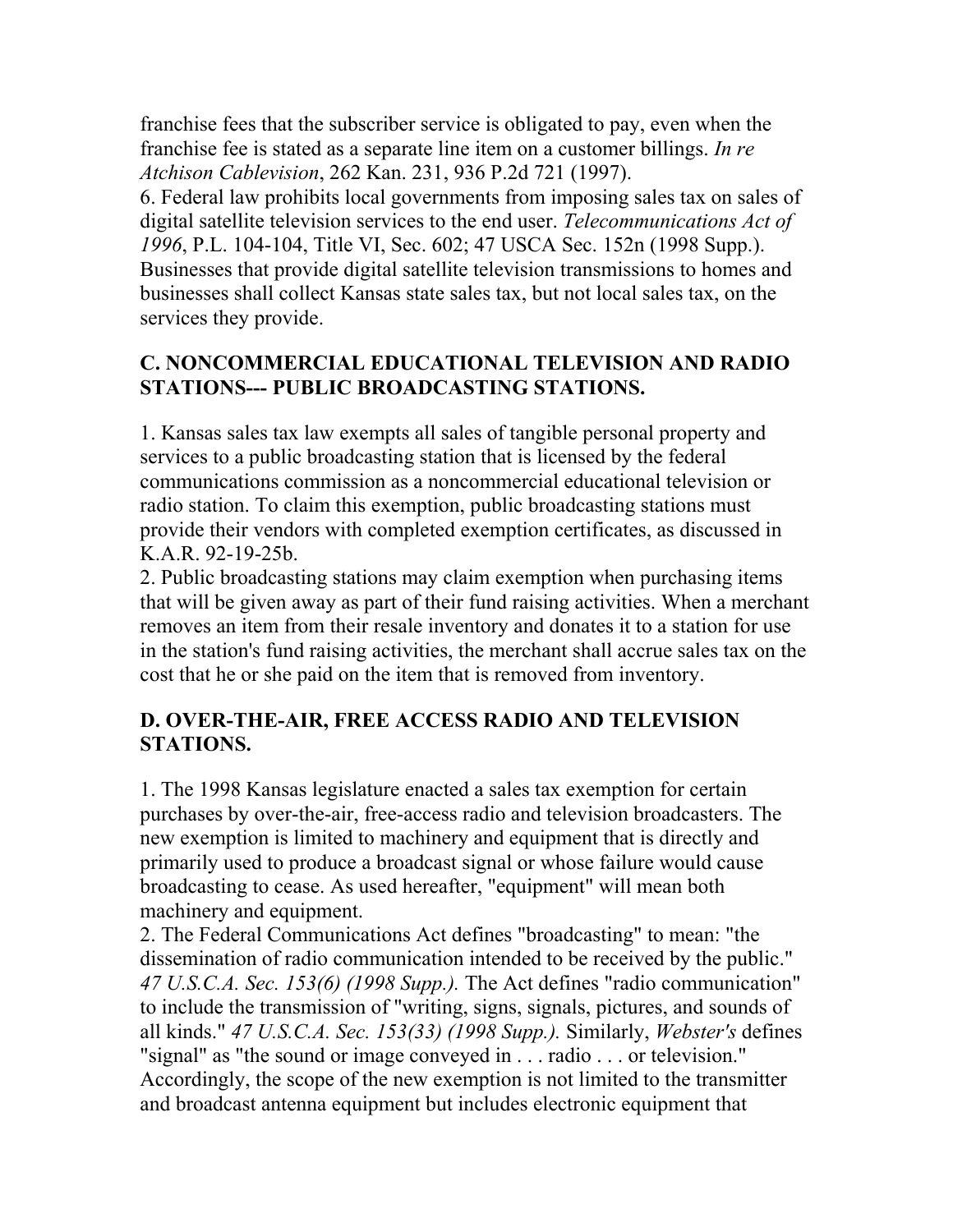produces the initial electronic signal from the broadcast source and the equipment that is used to modify and amplify that signal before it is fed into the transmitter.

3. To qualify for this exemption, a radio or television broadcasting station must be licensed by the federal communication commission to transmit radio waves that are primarily intended to be received by the general public and are made at an assigned frequency in the frequency bands that are reserved for AM, FM, and television broadcasting. Subscriber radio and television services, amateur stations, short wave radio operators, and any other radio operations that are not licensed by the FCC as AM or FM broadcasters, do not qualify for this exemption. Public radio and television stations are exempted under a separate provision in the law, as discussed above in subsection C.

4. With few exceptions, the new law's direct use requirement limits the exemption to electronic equipment that: (a) is used to produce audio or video signals from a live source or from transcribed material; and, (b) modifies and amplifies those signals, and then broadcasts them to the general public without charge. In addition to the direct use requirement, the exempt use must be the equipment's primarily use. This means that when equipment has multiple uses, 50% or more of it's use must be for an exempt purpose.

5. Exempt equipment shall include, but is not limited to: (a) input source equipment, including satellite receiving dishes, video tape players, television cameras, digital disc players, audio tape players, turntables, and microphones, and all the electronic equipment and transmission cable that is located in the electronic circuit that links the input source equipment to the point at which the broadcast signal is transmitted by the broadcast antenna system; (b) computers that render on-air graphics; (c) special cooling systems for exempt equipment; (d) equipment required by rules and regulations of the federal communications commission; (e) set lighting necessary for live television broadcasting; (f) transmission towers; (g) backup power supplies and generators; and (h) digital equipment, including computers, that is purchased to comply with upcoming FCC guidelines for digital radio and television broadcasting. Replacement parts for such equipment shall be presumed to qualify for exemption. A nonexclusive list of items that shall be presumed to qualify as machinery and equipment that is used directly and primarily in producing a broadcast signal or whose failure would cause broadcasting to cease is set forth in Appendix A. 6. Sales to broadcasters of equipment, supplies and materials that are not specifically exempted by the new law remains subject to sales and use tax. This includes sales of raw or unprocessed magnetic tape, recorded magnetic tape, and other transcriptions, except when the transcription contains copyrighted material that is transferred under a lease or contract that grants broadcasting rights as a license to use. Taxable sales include, but are not limited to, sales of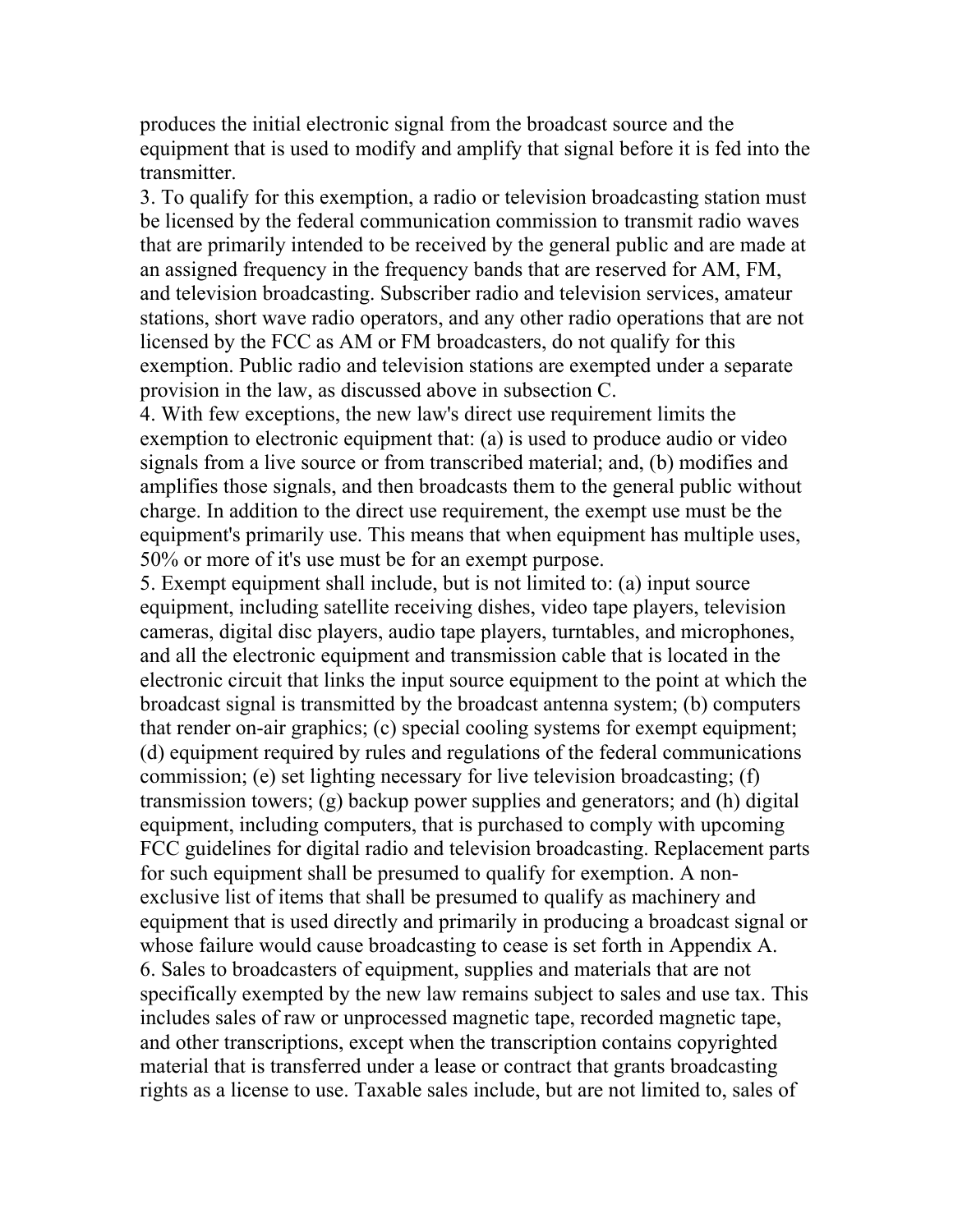office supplies, such as paper, typewriter ribbons, tape, pens, and pencils; sales of hand tools, such as screwdrivers, wrenches, and soldering guns, and electronic testing equipment, such as multimeters, that are used to repair or service exempt or non-exempt equipment; sales of office equipment, such as desks, chairs, computers, fax machines, billing machines, file cabinets, and office lighting equipment; sales of building materials and supplies, such as soundproofing materials, set materials, building lighting, plumbing fixtures, and wiring; sales of props and other stage property; and sales of production equipment and supplies, such as blank audio and video tape, and video tape recorders that are not primarily used by the station to generate program signals. 7. Electricity used to power the equipment, whose sale is exempt as discussed in paragraphs D-4 and D-5, is also exempt from state and local sales tax after June 30, 1998. The sale of electricity to broadcast stations for other uses remains taxable. Such taxable uses include, but are not limited to, electricity used in administrative offices, supply rooms, maintenance shops, storage warehouses, elevators, parking lots, building air conditioning and heating, general lighting, housekeeping equipment, safety equipment, cafeteria equipment, and appliances. When both taxable and exempt electricity use is metered through one meter, broadcasters shall complete department of revenue form BT/st-28B to claim exemption as an average percentage of the total metered use. When only exempt electricity is run through a meter, broadcasters shall issue an exemption certificate to their utility provider that claims exemption based on the meter location and number.

8. Broadcast rights are an intangible and a station's acquisition of the right to broadcast programming shall not be subject to sales tax, regardless of whether the programming is transferred on film, recorded magnetic tape, by satellite dish, or by other means. However, a broadcast station's acquisition of recordings and other transcriptions from retailers who do not grant broadcast rights as part of the sale is subject to tax.

9. A broadcaster's sale and purchase of commercials are exempted from sales tax by K.S.A. 79-3606(nn). Charges by broadcasters for air time and for the production of special programming are not subject to sales tax. The department has determined that equipment purchased by over-the-air, free-access radio and television broadcasters and used to produce delayed programming, special programming, advertising, and commercials, which they will be broadcast, shall be exempt from sales tax. However, supplies used for such production and programming shall be subject to tax.

10. A broadcast station that engages in over-the-air product advertising that directs the prospective purchaser to place an order by phone or letter to the station and to remit the purchase price to the station are considered to be retailers and must collect sales tax from the purchaser even though the station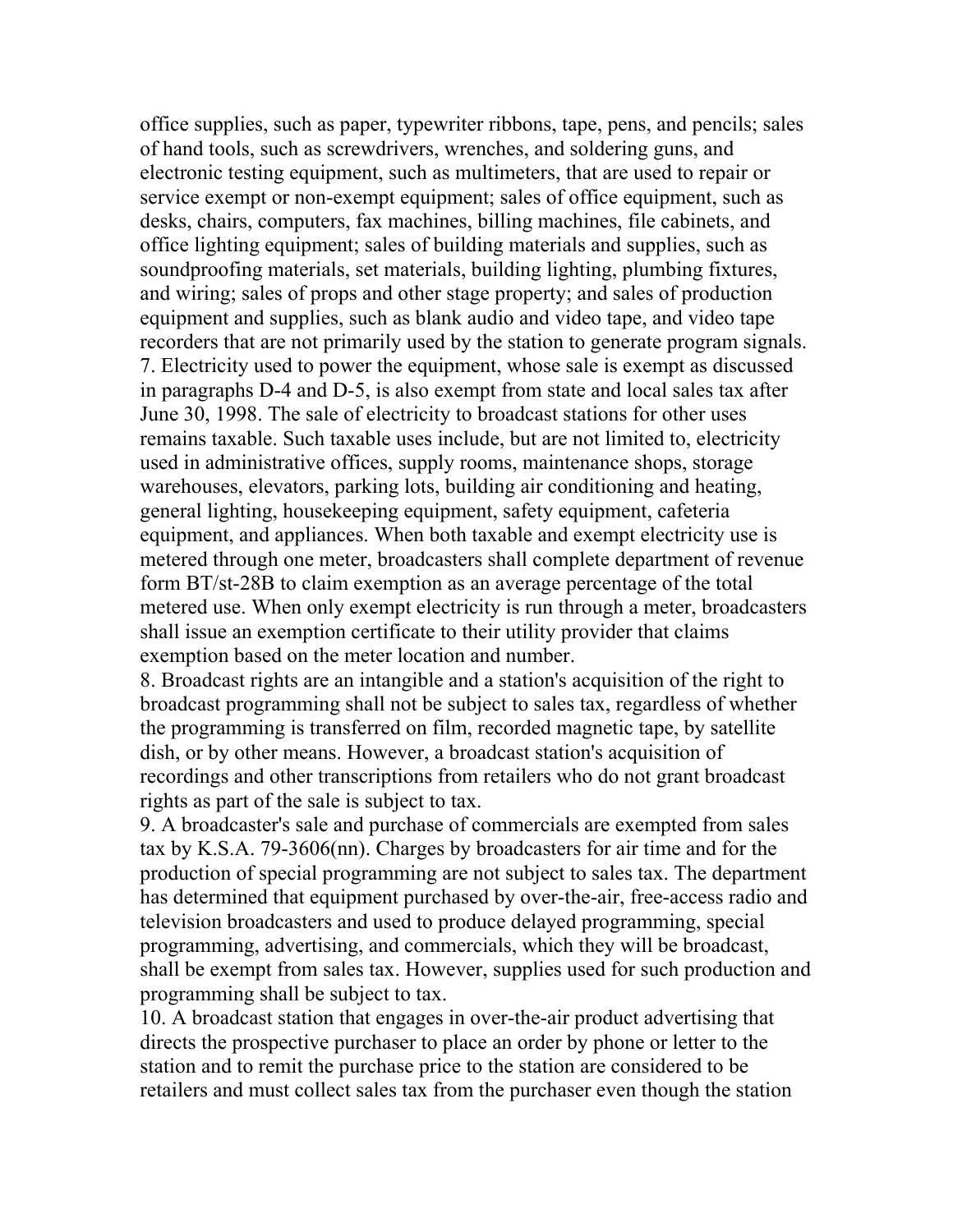sends the order to out-of-state suppliers who make the actual deliveries to instate purchasers. *Montgomery Ward & Co., Inc. v. Commission of Revenue and Taxation*, 156 Kan. 408, 133 P.2d 1008 (1943).

#### **Taxpayer Assistance**

If you have any questions about this notice, please contact a customer service representative in one of our offices:

> **Topeka** Docking State Office Building 915 SW Harrison St. (785) 296-2461 Hearing Impaired TTY: (785) 296-6461 Fax: (785) 291-3614

**Overland Park** Cloverleaf Office park, Bldg. 3 6405 Metcalf Ave., Suite 120 (913) 677-0158 Fax: (913) 677-6649 **Wichita** State Office Building 230 E. William, Room 7150 (316) 337-6140 Fax: (316) 337-6162

**APPENDIX A—This is a non-exclusive list of items that shall be presumed to qualify as machinery and equipment that is used directly to produce a broadcast signal or whose failure would cause broadcasting to cease; or that are required by FCC regulations:** 

(1) Advertising insertion switching equipment

- (2) Antennas and supporting towers and guy wires
- (3) Audio amplifiers
- (4) Audio and video patch panels
- (5) Audio cart decks
- (6) Audio compressors
- (7) Audio generator
- (8) Audio mixer
- (9) Audio monitors
- (10) Audio-video cart machines
- (11) Audio-video demodulators
- (12) Audio-video distribution amplifiers
- (13) Audio-video FM demodulators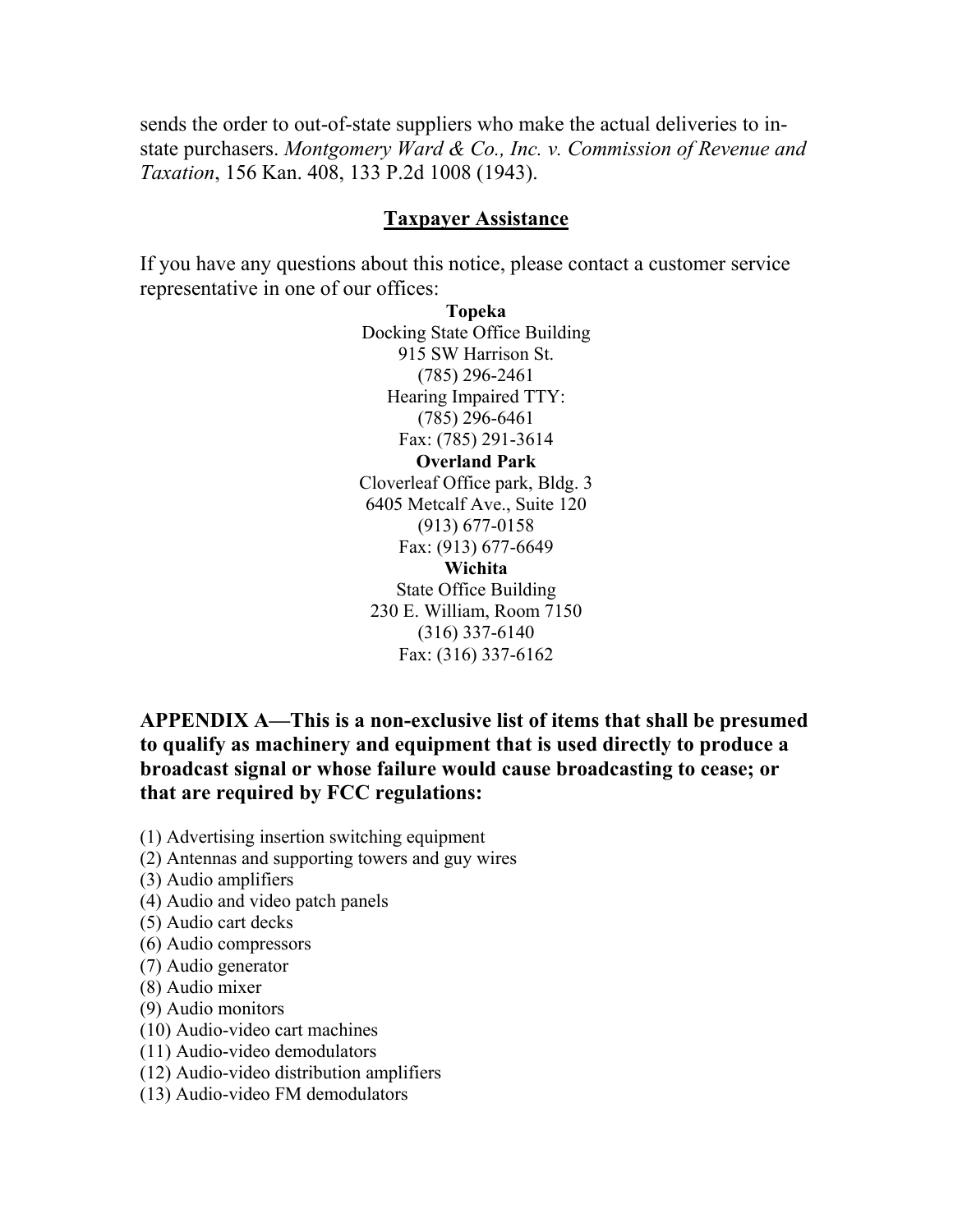(14) Audio-video FM modulators

(15) Audio-video patch panels

(16) Audio-visual frequency modulation demodulators

(17) Audio-visual frequency modulation modulators

(18) Audio-visual router

(19) Audio-visual switchers

(20) Automated assembly systems

(21) Automated commercial insertion systems

(22) Back-up power supply

(23) Broadcast microphones

(24) Broadcast tape players and DAT decks

(25) Broadcast turntables and CD players

(26) Computers that render on-air graphics

(27) Cooling systems for exempt equipment

(28) Dedicated STL phone lines

(29) Distribution amplifiers

(30) Edit controllers

(31) Editing control units

(32) Emergency audio override systems

(33) Equipment cables and connectors

(34) FM stereo transmission equipment

(35) Frame synchronizers

(36) Frequency modulation receiver

(37) Frequency modulation transmitters

(38) Frequency monitors

(39) Frequency scopes

(40) Insertion system and software

(41) Level matching interface

(42) Microwave receiver monitoring systems

(43) Mixers

(44) Mobile and cellular phones used primarily for direct, on-air broadcasts

(45) Monitor/switching equipment

(46) MTS stereo encoders

(47) Non-linear editors

(48) On-air computer graphic equipment

(49) On-air computerized character generators

(50) On-air digital audio/video effect equipment and paint boxes

(51) On-air weather graphic equipment

(52) Phase correcting equipment

(53) Positive notch filters

(54) Positive traps

(55) Power conditioning equipment

(56) Power switching equipment

(57) Processing amplifiers

(58) Radio ground systems

(59) Remote broadcasting equipment contained in mobile units, not including the vehicle